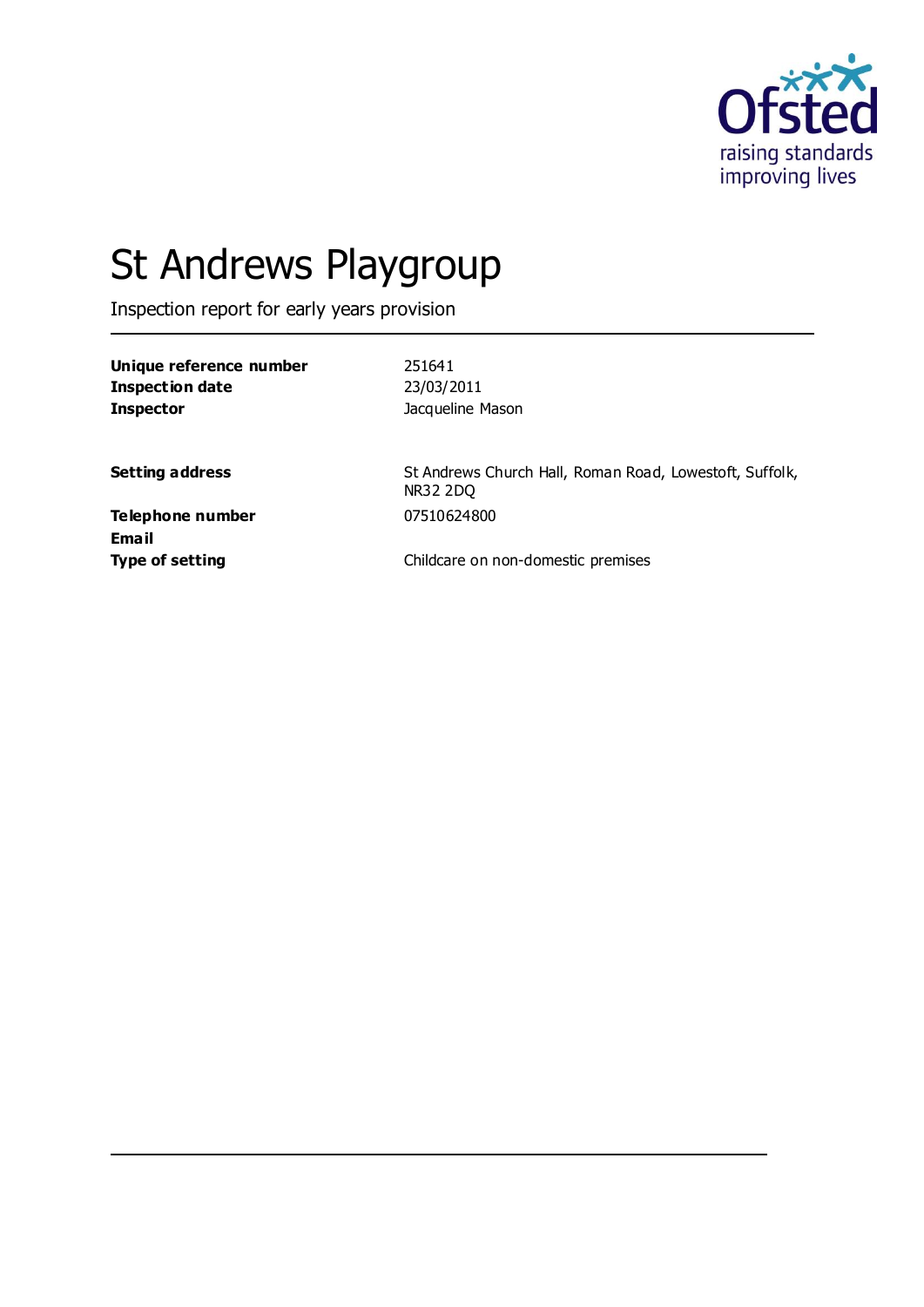The Office for Standards in Education, Children's Services and Skills (Ofsted) regulates and inspects to achieve excellence in the care of children and young people, and in education and skills for learners of all ages. It regulates and inspects childcare and children's social care, and inspects the Children and Family Court Advisory Support Service (Cafcass), schools, colleges, initial teacher training, work-based learning and skills training, adult and community learning, and education and training in prisons and other secure establishments. It assesses council children's services, and inspects services for looked after children, safeguarding and child protection.

If you would like a copy of this document in a different format, such as large print or Braille, please telephone 0300 123 1231, or email enquiries@ofsted.gov.uk.

You may copy all or parts of this document for non-commercial educational purposes, as long as you give details of the source and date of publication and do not alter the information in any way.

T: 0300 123 1231 Textphone: 0161 618 8524 E: enquiries@ofsted.gov.uk W: [www.ofsted.gov.uk](http://www.ofsted.gov.uk/)

© Crown copyright 2011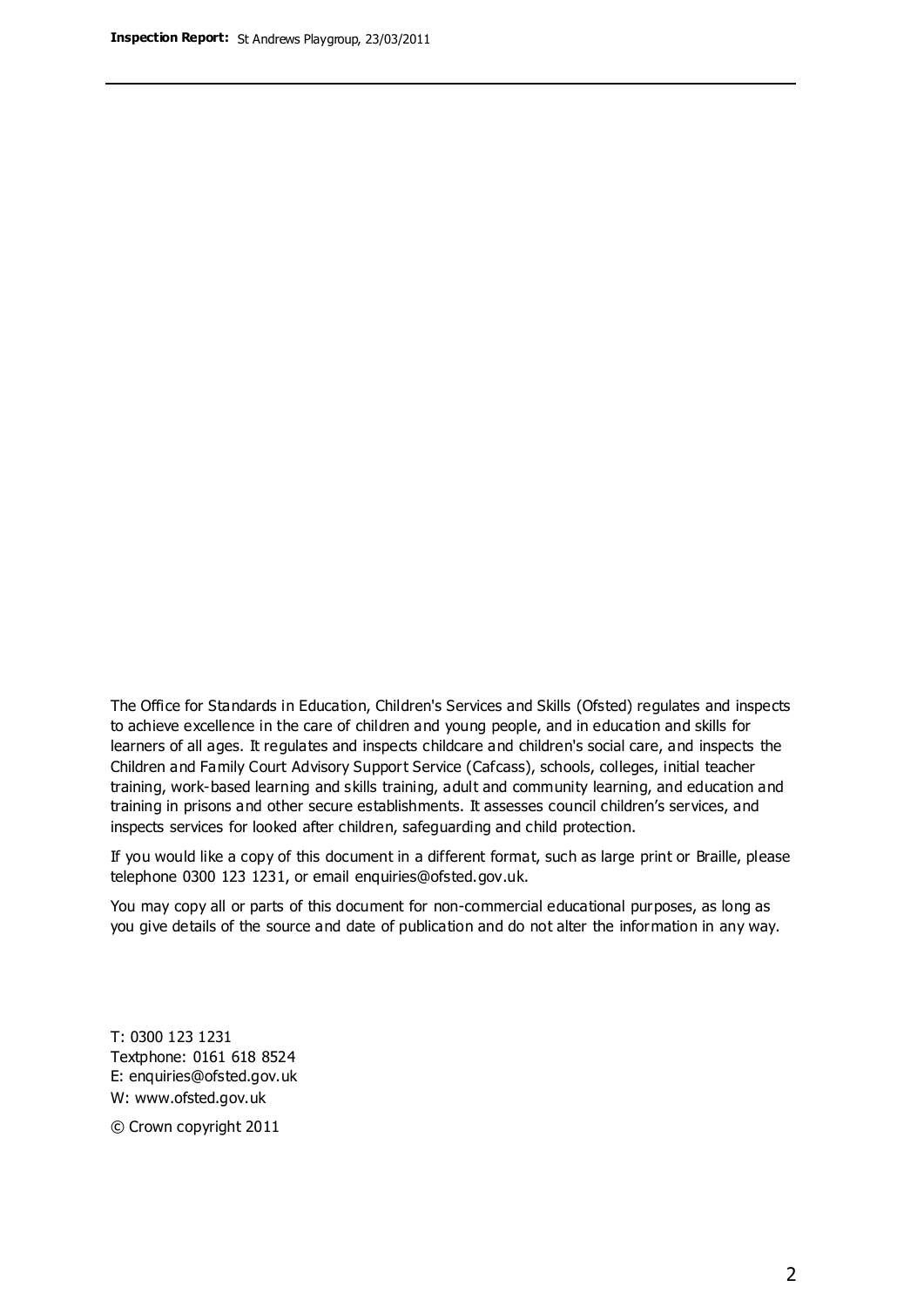### **Introduction**

This inspection was carried out by Ofsted under Sections 49 and 50 of the Childcare Act 2006 on the quality and standards of the registered early years provision. 'Early years provision' refers to provision regulated by Ofsted for children from birth to 31 August following their fifth birthday (the early years age group). The registered person must ensure that this provision complies with the statutory framework for children's learning, development and welfare, known as the *Early* Years Foundation Stage.

The provider must provide a copy of this report to all parents with children at the setting where reasonably practicable. The provider must provide a copy of the report to any other person who asks for one, but may charge a fee for this service (The Childcare (Inspection) Regulations 2008 regulations 9 and 10).

The setting also makes provision for children older than the early years age group which is registered on the voluntary and/or compulsory part(s) of the Childcare Register. This report does not include an evaluation of that provision, but a comment about compliance with the requirements of the Childcare Register is included in Annex B.

Please see our website for more information about each childcare provider. We publish inspection reports, conditions of registration and details of complaints we receive where we or the provider take action to meet the requirements of registration.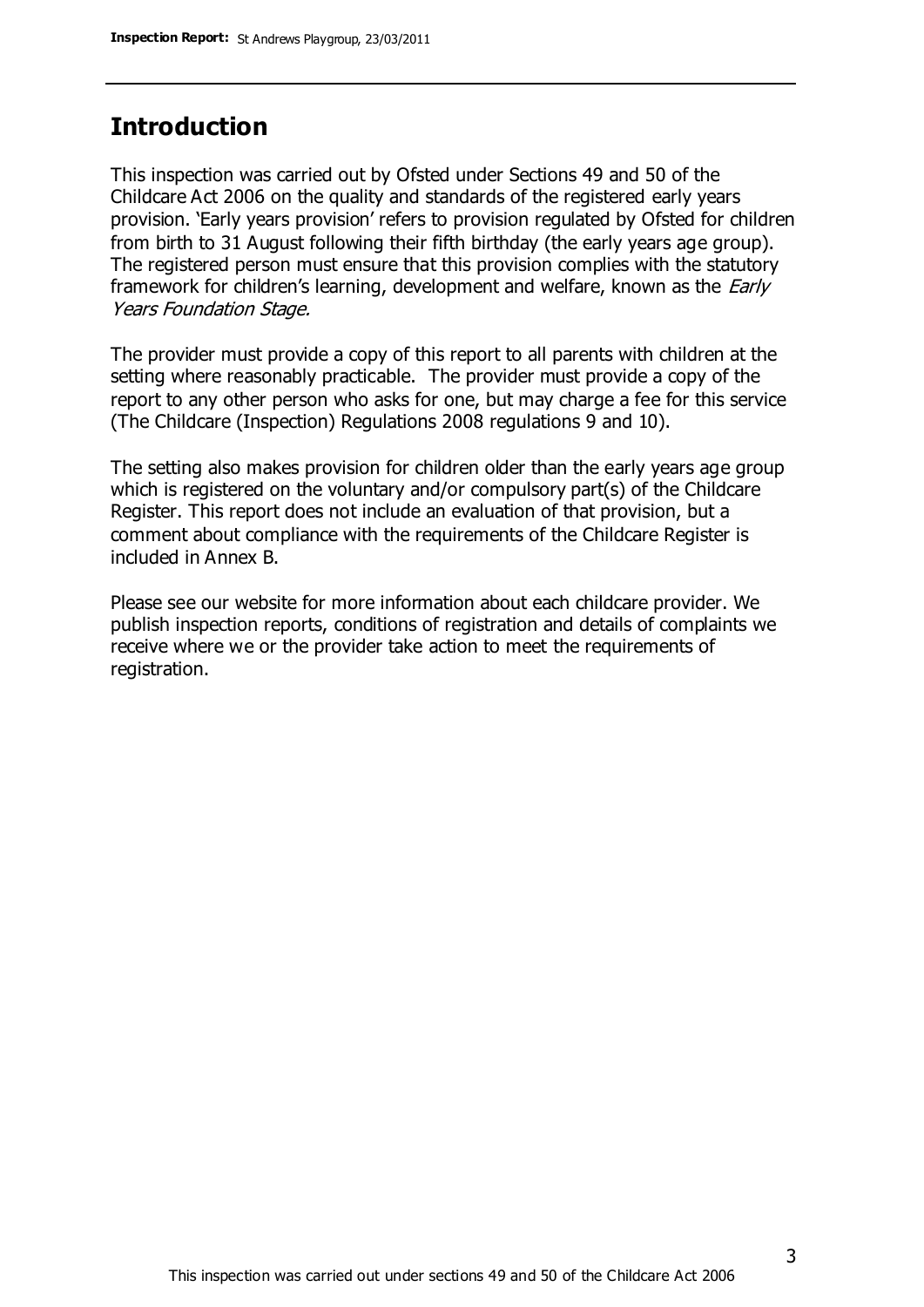### **Description of the setting**

St Andrews Playgroup is a committee run group that meets in St Andrews Church Hall near the town centre of Lowestoft. The setting serves the local community. Sessions operate during term time only on Monday to Friday from 8.45am to 11.45am and also on Tuesday and Friday afternoons from 12.30pm to 3.30pm. A secure outside play area is available for use.

The setting is registered on the Early Years Register to care for no more than 24 children in the early years age group. There are currently 30 children on roll. The setting receives support from the local authority and is a member of the Pre-school Learning Alliance.

The setting employs six members of staff, of which five hold relevant qualifications at Levels 2 or 3.

### **The overall effectiveness of the early years provision**

Overall the quality of the provision is satisfactory.

Staff are deployed well and have a sound knowledge and understanding of the Early Years Foundation Stage to help children make steady progress towards the early learning goals. Inclusion is promoted well and children are able to participate in activities that interest them and are appropriate to their age and level of understanding. Most health and safety requirements are met. Partnerships with parents, and others who provide care and learning for the children, are generally promoted well. Methods to evaluate the setting's strengths and areas for development are beginning to be explored in order to promote better outcomes for children.

### **What steps need to be taken to improve provision further?**

To meet the specific requirements of the EYFS, the registered person must:

• ensure that adults looking after children, or having unsupervised access to them, are suitable to do so, with regards to informing Ofsted of changes to the individuals who are members of its governing body and undertaking necessary checks (Suitable people). 31/03/2011

To further improve the early years provision the registered person should:

- establish a culture of reflective practice to identify and monitor the strengths of the setting and areas for development
- involve parents in their child's continuous learning and development, with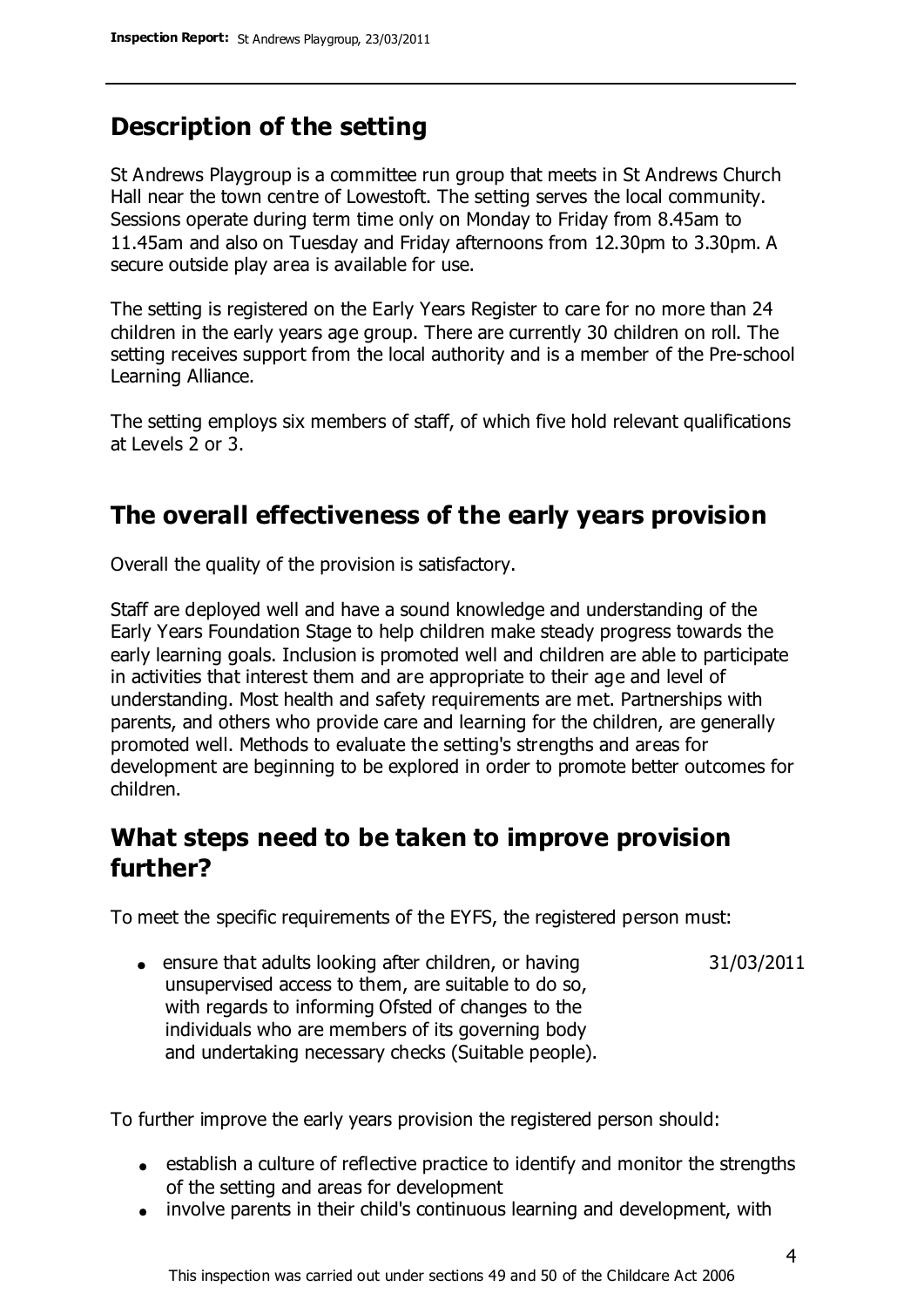regard to developing ways to help them contribute to their children's developmental profile booklets

develop further the methods used to observe and assess children in order to identify the next steps in their learning.

# **The effectiveness of leadership and management of the early years provision**

Staff have a good awareness of the signs and symptoms of abuse to help them recognise when children may be at risk. They are confident to report concerns in line with the Local Safeguarding Children Board guidelines. However, not all key committee members have completed suitability checks and this has the potential to compromise children's welfare. Records of those committee members who have been deemed suitable are not kept on site. All staff who have undergone an enhanced Criminal Records Bureau Disclosure check records are maintained. Ongoing suitability is being monitored through the re-introduction of a yearly appraisal system. Risk assessments are carried out to ensure that children are able to play safely indoors and outside. Security of the rooms used by the setting is good and children are escorted to the toilets to protect them from those who use other areas of the building whilst the setting is operational.

Policies and procedures, necessary for the safe and efficient running of the setting, are in place and are shared with parents to help them make informed decisions about their children's care. Parents are kept fully-informed about their children's learning though regular verbal feedback. Children's developmental records are also shared although parents are not actively encouraged to contribute to them in recognition of their role as chief educator of their children. Concerns about children's learning and development are managed sensitively and the setting works well with outside agencies, and others who provide care and learning for the children, to promote children's well-being and development.

Leaders and managers do not communicate an ambitious vision for the setting, although they are aware of the importance of self-evaluation in order to identify and monitor the setting's strengths and areas for development. They are enthusiastic to promote the success of the setting but lack confidence to selfassess. However, recommendations made following visits from the local authority support staff are immediately acted upon. Management and staff chat on a daily basis at the beginning and end of sessions where they discuss what has gone well and what has not been so successful. More formal staff meetings and committee meetings also take place regularly where any issues can be taken forward to be addressed.

## **The quality and standards of the early years provision and outcomes for children**

Children feel safe and secure in the setting and have excellent relationships with staff, coming into the setting readily and happily. They separate from their main carer with little or no problems and staff treat children with genuine warmth and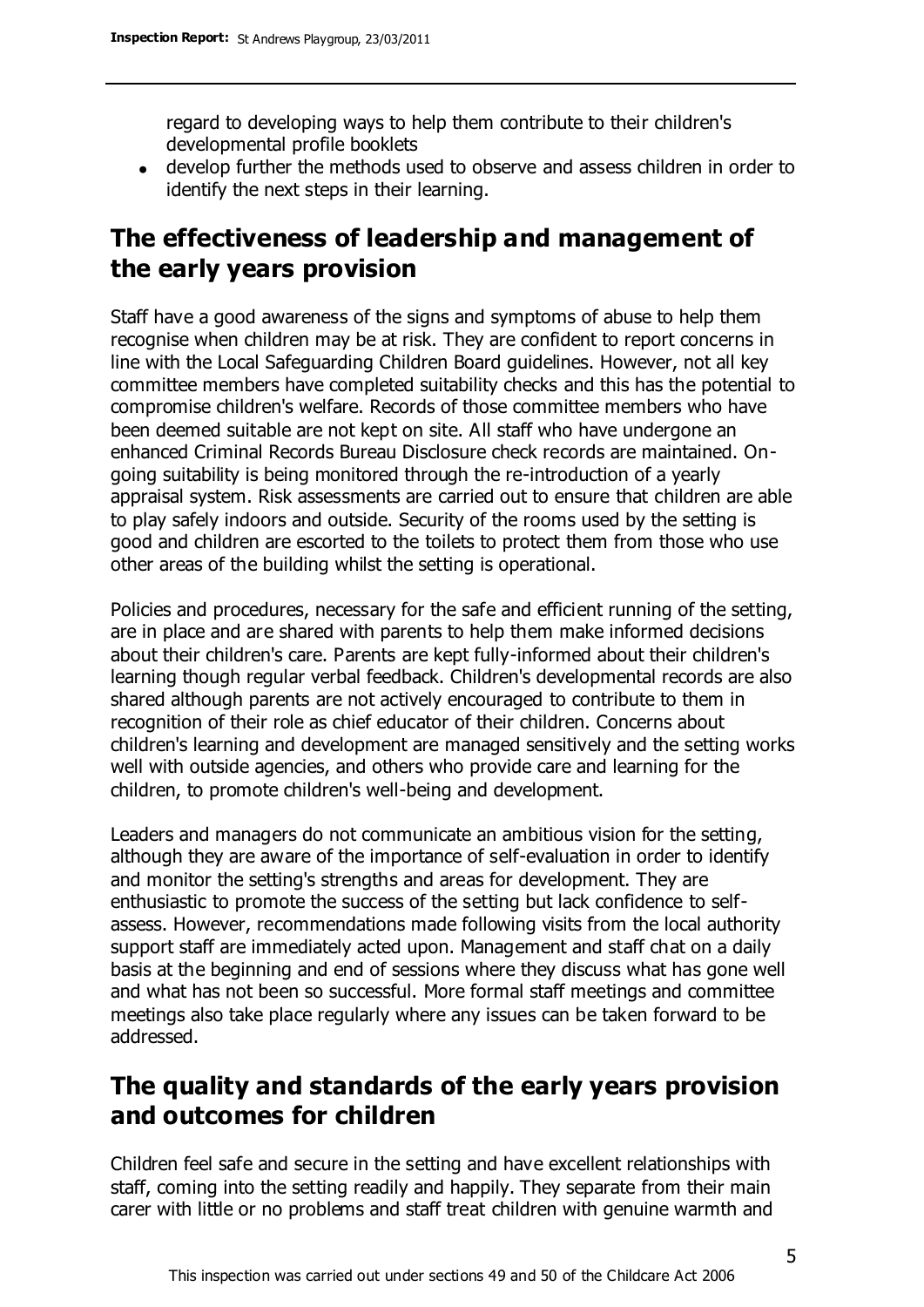positive regard. All children are fully included in activities and staff support children with learning difficulties and/or disabilities very well to ensure that they are able to participate at their own level of development. Children's behaviour is very good and any unwanted behaviour is managed sensitively, dependent on the children's age and level of understanding. Staff recognise trigger points when unwanted behaviour is likely to happen and take steps to diffuse situations before children become frustrated. Good behaviour is valued and praised, promoting self-esteem. As a result, children are learning right from wrong and are developing good relationships with each other, playing cooperatively with popular resources such as the small-world train track and wild animals.

A balance of adult-led and child-initiated activities is provided that are carefully planned to ensure that all areas of learning are addressed. Observations of children take place and these are assessed to identify where children are in their learning and development. However, these are not sufficiently evaluated to identify the next steps in children's learning to ensure that they are making continued progress. Adult-led activities are planned that build on children's interests. A keyperson system is in place to ensure that each child has a named member of staff to take responsibility for their day-to-day care and learning and liaise with parents.

Staff are actively engaged in children's play and spend their time working directly with them. Consistent routines are followed and this helps children to be settled and confident in the setting. They are developing a sense of belonging as they know what happens next at any point during the session. A rolling-snack programme is in place which enables children to have a snack and a drink when they are hungry or thirsty. Staff support healthy eating by providing healthy options such as fruit and breadsticks for snack and the time is promoted as a social occasion when a member of staff sits with the children, encouraging conversation such as talking to the children about what they have been doing at home. This helps children to make links between their home life and the setting.

Children move confidently between indoor and outdoor spaces where they enjoy active play such as ride-on toys, balls and hoops. Space within the main playroom is used effectively with a good range of toys, equipment and resources to promote children s interests and provide excitement and challenge. Children are developing skills for the future. They are confident to play independently of adults and also to ask for help. They persist in activities of their own choosing with adult support, such as completing number puzzles. Children enjoy stories and readily ask for adults to read to them. They show a good interest in illustrations and talk readily about them, pointing out items that they have observed. Books are handled carefully, and children understand that print carries meaning, noticing print in various situations, such as names on name badges. Children enjoy music and confidently use the tape recorder to play favourite songs and rhymes.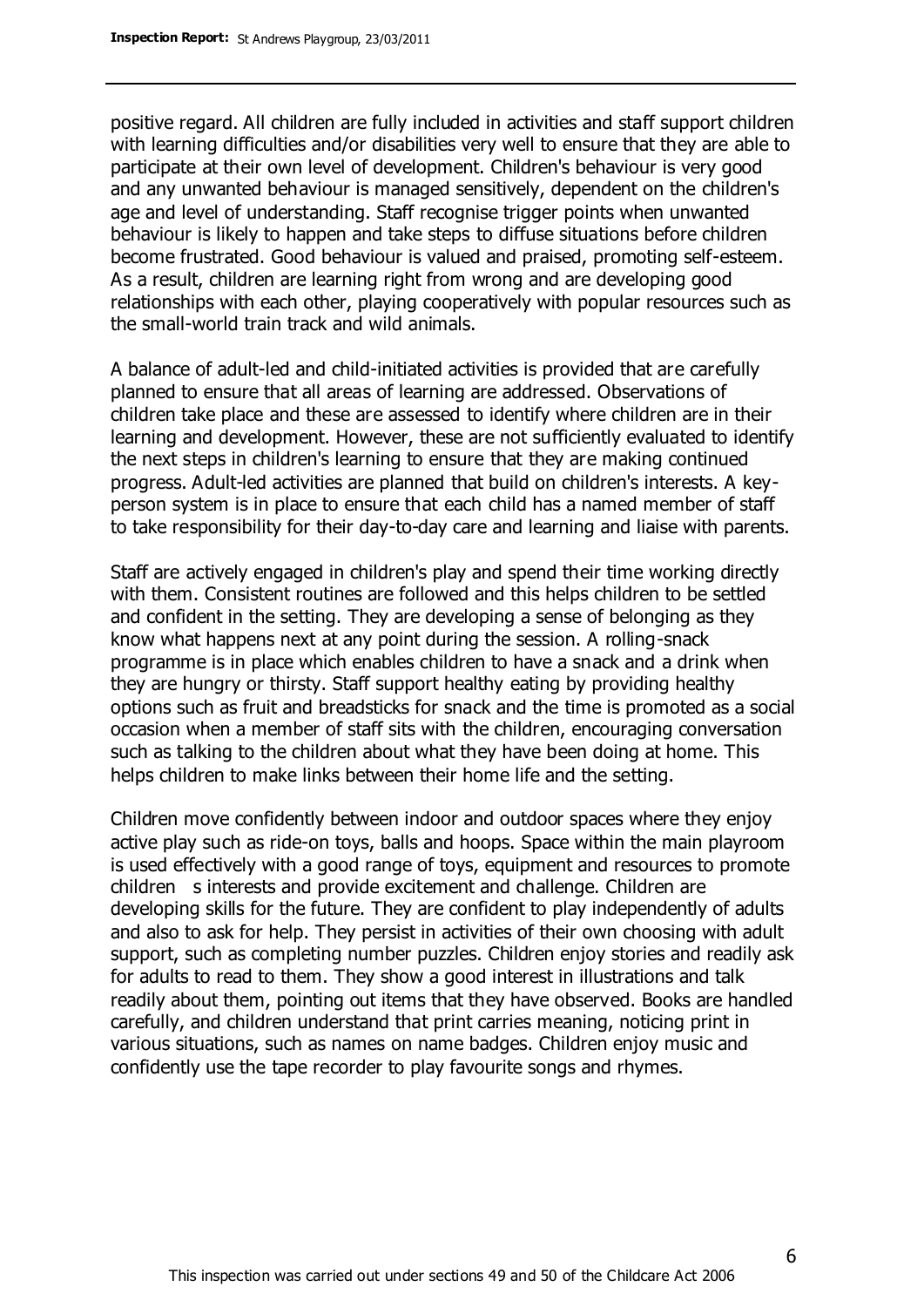# **Annex A: record of inspection judgements**

#### **The key inspection judgements and what they mean**

Grade 1 is Outstanding: this aspect of the provision is of exceptionally high quality Grade 2 is Good: this aspect of the provision is strong Grade 3 is Satisfactory: this aspect of the provision is sound Grade 4 is Inadequate: this aspect of the provision is not good enough

#### **The overall effectiveness of the early years provision**

| How well does the setting meet the needs of the<br>children in the Early Years Foundation Stage? |  |
|--------------------------------------------------------------------------------------------------|--|
| The capacity of the provision to maintain continuous                                             |  |
| improvement                                                                                      |  |

#### **The effectiveness of leadership and management of the early years provision**

| The effectiveness of leadership and management of the             |   |
|-------------------------------------------------------------------|---|
| <b>Early Years Foundation Stage</b>                               |   |
| The effectiveness of leadership and management in embedding       |   |
| ambition and driving improvement                                  |   |
| The effectiveness with which the setting deploys resources        |   |
| The effectiveness with which the setting promotes equality and    |   |
| diversity                                                         |   |
| The effectiveness of safeguarding                                 |   |
| The effectiveness of the setting's self-evaluation, including the | 3 |
| steps taken to promote improvement                                |   |
| The effectiveness of partnerships                                 |   |
| The effectiveness of the setting's engagement with parents and    |   |
| carers                                                            |   |

### **The quality of the provision in the Early Years Foundation Stage**

The quality of the provision in the Early Years Foundation Stage  $\vert$  3

### **Outcomes for children in the Early Years Foundation Stage**

| <b>Outcomes for children in the Early Years Foundation</b>    |  |
|---------------------------------------------------------------|--|
| <b>Stage</b>                                                  |  |
| The extent to which children achieve and enjoy their learning |  |
| The extent to which children feel safe                        |  |
| The extent to which children adopt healthy lifestyles         |  |
| The extent to which children make a positive contribution     |  |
| The extent to which children develop skills for the future    |  |

Any complaints about the inspection or report should be made following the procedures set out in the guidance available from Ofsted's website: www.ofsted.gov.uk